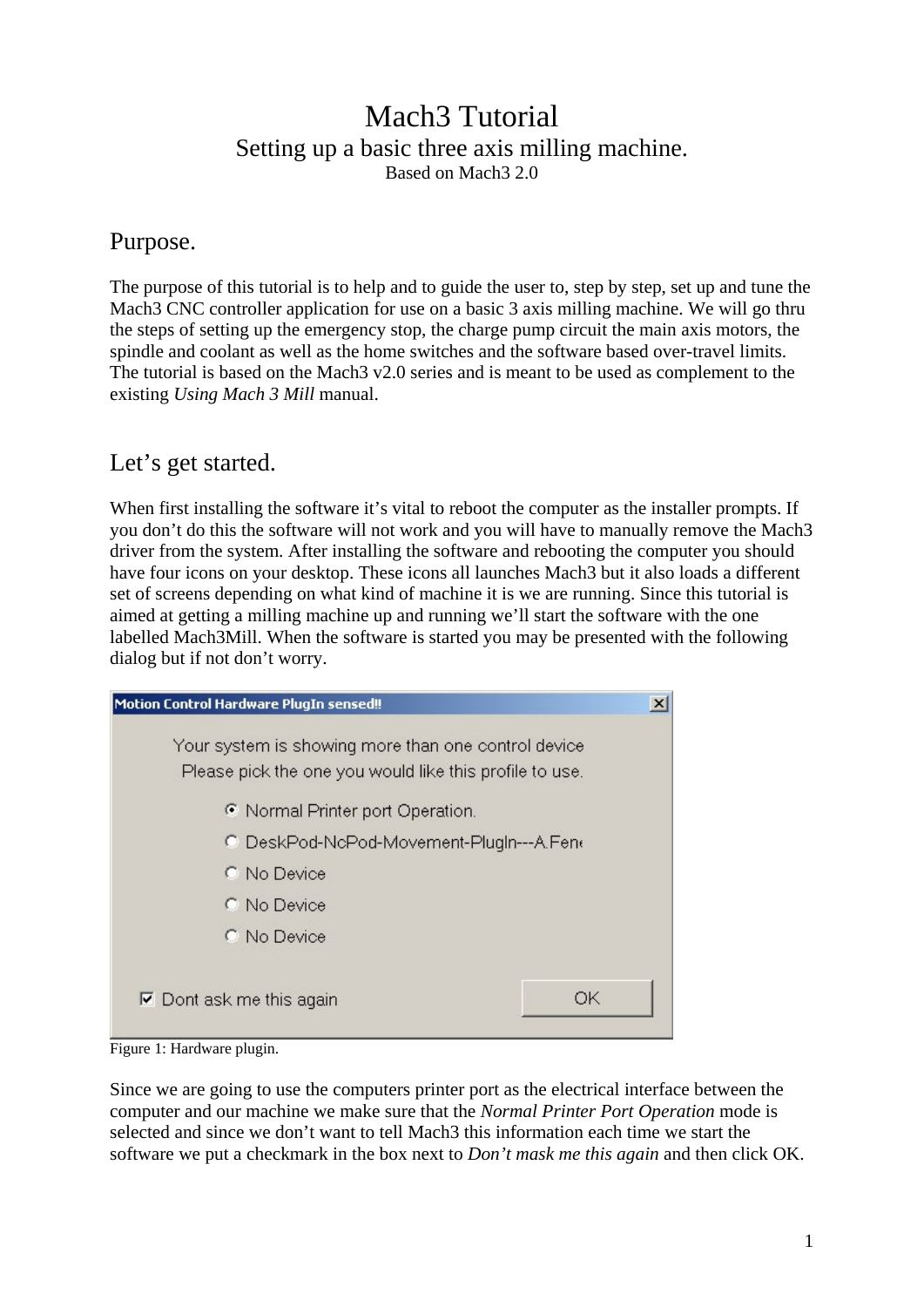# Metric or imperial.

The next thing we need to do is to select the native units of choice. To do this we go to the *Config* menu and click *Select Native Units* and select either inches or mm and click OK. Since I'm a metric guy I choose mm.

| <b>Set Default Units for Setup</b> |  |
|------------------------------------|--|
| Units for Motor Setup Dialog       |  |
| $C$ Inches<br>$\bullet$ MM's       |  |
| ΠK                                 |  |

Figure 2: Default Units

Please note that, as the message says before you get to the windows in figure 2, this selection is not for switching the actual displayed coordinates between inches and mm nor is it meant to switch between running part programs written in inches or mm. It is ONLY for setup and tuning of the motors.

## The hardware interface and connections.

Now we need to do is tell Mach3 how many parallel ports and at which addresses they are located. If the port is onboard your computers motherboard the standard address is 0x378. But other addresses are sometimes used as well. We tell Mach3 this information by selecting *Ports and Pins* under the *Config* Menu.

| <b>Engine Configuration Ports &amp; Pins</b>                                                                                                                                                                                                                                            | $\mathbf{x}$                                                                                                                                                                                                                                                                                                                                                                   |
|-----------------------------------------------------------------------------------------------------------------------------------------------------------------------------------------------------------------------------------------------------------------------------------------|--------------------------------------------------------------------------------------------------------------------------------------------------------------------------------------------------------------------------------------------------------------------------------------------------------------------------------------------------------------------------------|
| Port Setup and Axis Selection<br>Port #2<br>Port #1<br>⊽<br><b>Port Enabled</b><br>Port Enabled<br>0x378<br>0x278<br>Port Address<br>Entry in Hex 0-9 A-F only<br>Entry in Hex 0-9 A-F only<br>$\Box$ Pins 2-9 as inputs<br>Kernel Speed<br>G<br>$C$ 35000Hz<br>45000Hz<br>25000Hz<br>o | Motor Outputs   Input Signals   Output Signals   Encoder/MPG's   Spindle Setup   Mill Options  <br>MaxNC Mode<br>0 <sub>R</sub><br>Max CL Mode enabled<br>Port Address<br>Max NC-10 Wave Drive<br>Program restart necessary<br>Sherline 1/2 Pulse mode.<br>ModBus InputDutput Support<br>ModBus PlugIn Supported.<br>Event Driven Serial Control<br>Servo Serial Link Feedback |
|                                                                                                                                                                                                                                                                                         | <b>OK</b><br>Avbryt<br>Verkställ                                                                                                                                                                                                                                                                                                                                               |

Figure 3: Engine Configuration, Ports & Pins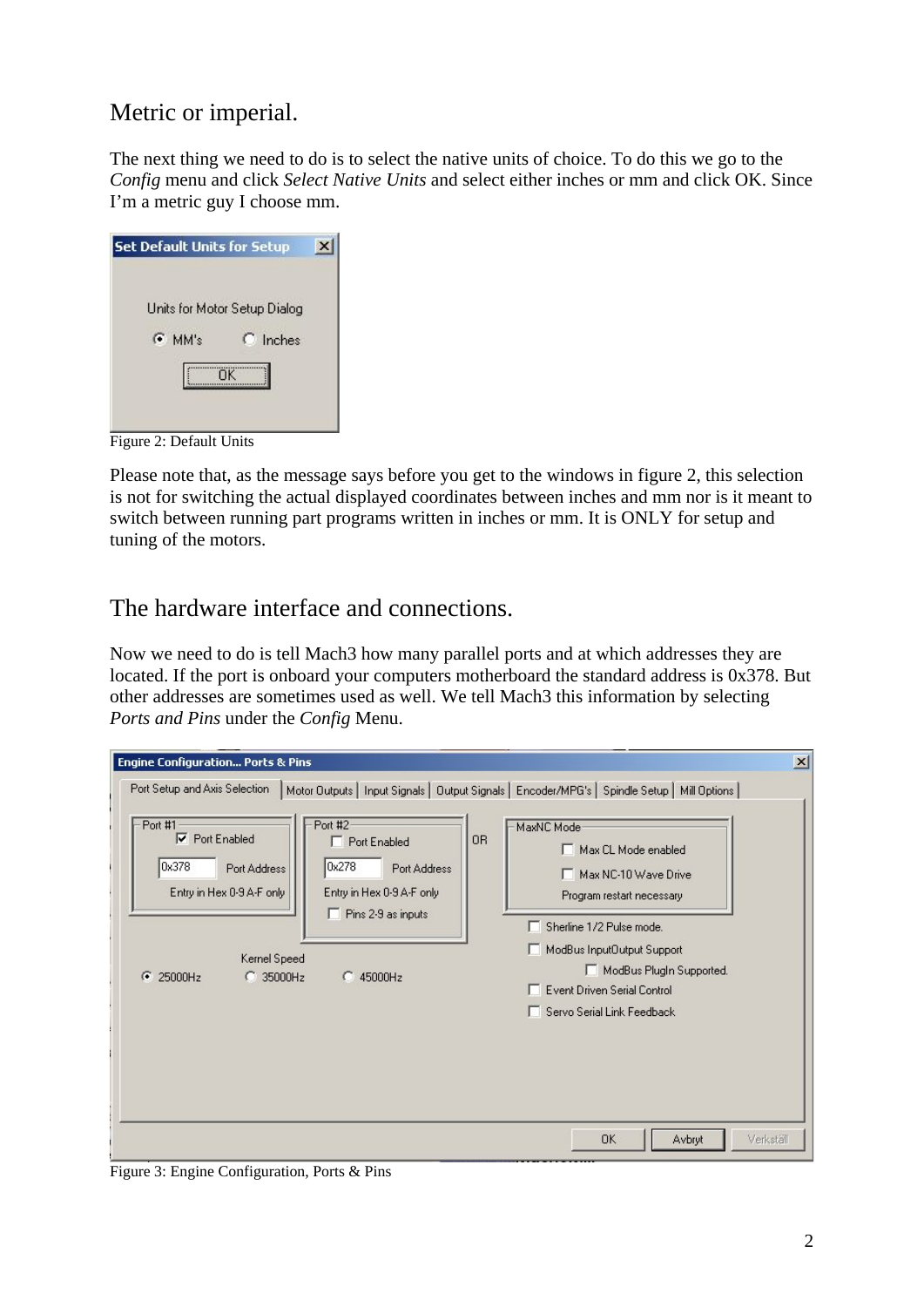First check that the address of Port#1 corresponds to the actual address of your printer port and that it is enabled. 0x378 is the address most onboard parallel ports use. Since we won't be using a second port here we make sure that Port#2 is disabled. (No checkmark in the *Port Enabled* box under Port#2).

Next thing to do is to select our Kernel speed. This is the frequency at which the Mach3 driver operates and is also the maximum frequency the software will output to your motor drives. We will use 25000Hz here. Also make sure that none of the options on the right side is enabled and then click *Apply*.

Next in line is the *Motor Outputs* tab. This is where we tell Mach3 how many motors we want to control and to which pins in our printer port the each motor driver is connected. In this case it's three axis, X, Y and Z so we enable those three by making sure that there is a green checkmark in the first column of those axis.

The second column sets the pin to which the step input on our motor drive is connected. In this case the X axis drive step input is connected to pin 2, Y to pin 4 and Z to pin 6. The third column is just like the second but for the drives direction inputs, wired to 3, 5 and 7 on this machine. The actual pin out of your machine may be different. If you have wired it yourself you probably know the pin out and if you bought the machine and/or driver box please consult the documentation for that particular machine or check with the hardware manufacturer.

The setting of the forth and fifth column depends on how the drives are built and how we have them wired. The most common drives uses optically isolated inputs and are usually supplied with a constant +5V DC from the PC. The drives step and direction inputs are then wired to the computers parallel port which internally switches the pin to ground making the current flow thru the LED in the drives opto isolator which in turn makes the drive move the motor one step. This makes our step-line *active low* – that is it's 'on' when the output is low. Makes any sense?

| Signal        | Enabled                 | Step Pin#      | Dir Pin#                | Dir LowActive | Step Low Ac      | Step Port    | Dir Port         |
|---------------|-------------------------|----------------|-------------------------|---------------|------------------|--------------|------------------|
| X Axis        | ×,                      | $\overline{2}$ | $\overline{\mathbf{3}}$ | ×,            | $\sigma$         | $\mathbf{1}$ | $\mathbf{1}$     |
| Y Axis        | ×,                      | $\overline{4}$ | 5                       | ×,            | 4                | $\mathbf{1}$ | $\mathbf{1}$     |
| Z Axis        | ×,                      | $\mathbf{6}$   | 7                       | ×,            | ×,               | $\mathbf{1}$ | $1\,$            |
| A Axis        | æ                       | 8              | 9                       | $\sigma$      | ₫                | $\mathbf{1}$ | $\mathbf{1}$     |
| <b>B</b> Axis | æ                       | $\overline{0}$ | o.                      | $\mathcal{A}$ | $\boldsymbol{q}$ | ö            | $\overline{0}$   |
| C Axis        | æ                       | $\mathbf{0}$   | o.                      | ×,            | ×,               | $\mathbf{0}$ | $\mathbf{0}$     |
| Spindle       | $\overline{\mathbf{x}}$ | 14             | 17                      | ×,            | 8Z               | $\mathbf{1}$ | $\boldsymbol{0}$ |

Figure 4: Engine Configuration, Motor Outputs tab.

OK, that was the physical connection for the motors. Next thing to take care of would be to set how many steps per unit we have and then go on to actually tune the motors. But before we do that we need to tell the system about one more important thing.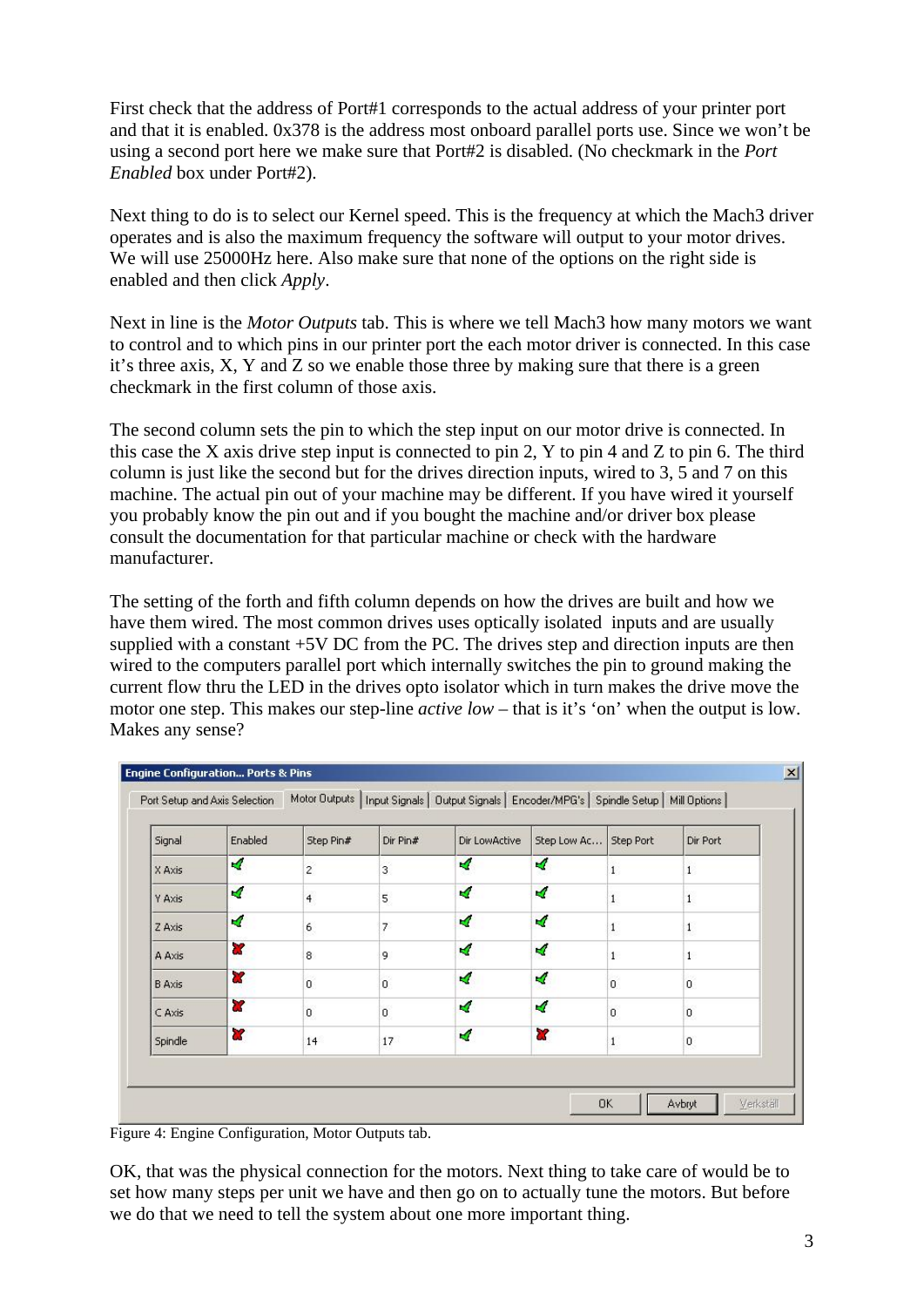# The Emergency Stop button.

Any decent machine tool should have an Emergency Stop button that, in the safest possible way, halts all machine movement and prevents damage to the operator in the first place and/or the machine – so will this one. This tutorial will not go into the actual hardware design of a proper E-stop system but will focus on getting Mach3 to understand that the big red button has been pushed. The various input signals to Mach3 are setup on the *Input Signals* tab under *Ports and Pins* in the *Config* menu:

| Signal          | Enabled            | Port # | Pin Number                                                                        | Active Low | Emulated | HotKey                    | $\blacktriangle$ |
|-----------------|--------------------|--------|-----------------------------------------------------------------------------------|------------|----------|---------------------------|------------------|
| Input $#4$      | 83                 | 1      | 0                                                                                 | æ          | X        | 0                         |                  |
| Probe           | æ                  |        | $\overline{0}$                                                                    | X          | 83       | $\mathbf{0}$              |                  |
| Index           | æ                  |        | $\overline{0}$                                                                    | æ          | X        | 0                         |                  |
| Limit Ovrd      | U.                 |        | 0                                                                                 | X          | 87       | l0.                       |                  |
| <b>EStop</b>    | ⊻                  |        | 13                                                                                | æ          | x        | lo.                       |                  |
| THC On          | $\mathbf{z}_{\mu}$ |        | 0                                                                                 | 22         | Y        | l0.                       |                  |
| THC Up          | æ                  |        | 0                                                                                 | æ          | U.       | 0                         |                  |
| <b>THC Down</b> | <b>Z</b>           | 1      | 0                                                                                 | 27         | X        | o                         |                  |
| OEM Trig #1     | X                  |        | 0                                                                                 | æ          | æ        | $\mathbf{0}$              |                  |
| OEM Trig #2     | æ                  |        | $\overline{0}$                                                                    | 22         | 83       | 0                         |                  |
| OFM Trin #3     | 32                 | f,     | $\Omega$                                                                          | ×          | 22       | $\Omega$                  |                  |
|                 |                    |        | Pins 10-13 and 15 are inputs. Only these 5 pin numbers may be used on this screen |            |          | Automated Setup of Inputs |                  |

Figure 5: Engine Configuration, Input Signals tab.

About halfway down the list we should be able to find the EStop signal, make sure it is enabled. In this case the hardware is wired in such way that the input is brought high when the switch is pushed so the *Active Low* setting should not be active. In case you don't have an E-Stop switch you will probably have to enable the *Active Low* option to be able to take the software out of E-stop mode but more on that later. As the E-Stop is the only input we'll use for now we make sure that none of the other inputs are enabled. Click OK to save the settings and close the dialog.

Now lets se if we can get the system out of E-Stop mode. Make sure your hardware E-stop button is not pressed then, on the main screen click the big red button labelled *Reset*. Hopefully the blinking frame around the button will stop blinking and turn in to a nice solid green. If it doesn't turn green go back to the dialog in figure 5 and reverse the *Active Low* setting for the E-stop input as described above and try again.

With the E-stop input out of the way and working we'll move on.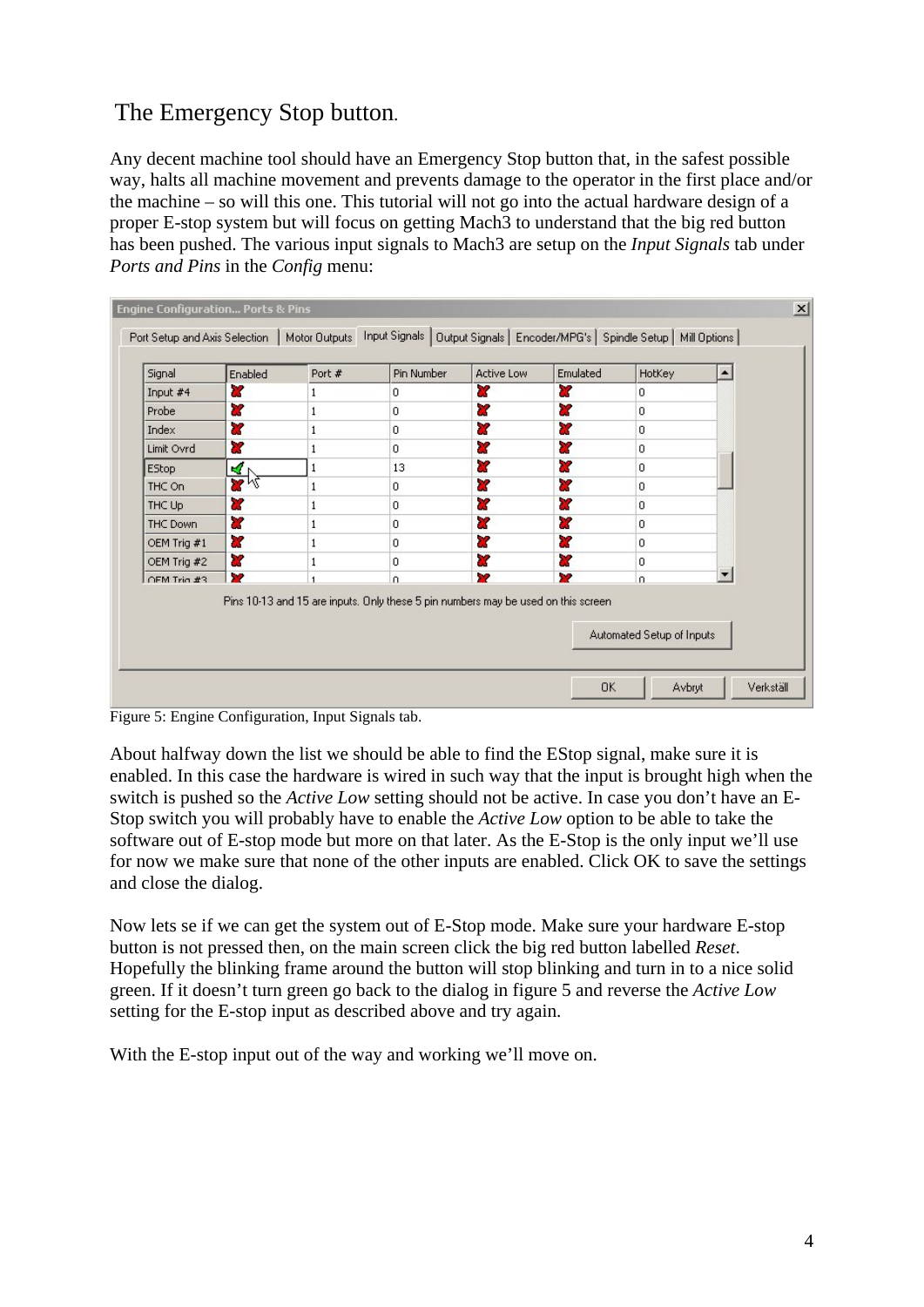# Motor Tuning:

Finally we'll get to actually spin some motors. The first thing in the tuning process is to calculate how many steps per unit of travel we have. This depends on a few things: In case of a step motor:

- The amount of steps per revolution, most commonly 200.
- The step resolution of the motor drive, full step, half step, 5, 10, 100 micro steps etc.

In case of a servo motor.

- The amount of quadrature counts produced by the encoder on the motor
- The 'encoder mode' of the motor drive. 1, 2 or 4 encoder counts.

In both the above cases:

- The reduction ratio between the motor shaft and lead screw.
- And finally, the thread pitch of the screw. (How far the table moves with each rotation of the screw).

It should be noted that other actuating systems could be used like belts, rack & pinions etc but here we will use a lead or ball screw as the basis for our calculation. We will do one metric and one imperial example.

The metric one:

Let's assume we have a standard step motor with 200 steps per rev. This motor is driven by a driver set to 5 micro steps per full step. A Gecko G210 from Geckodrive for example. The motor is directly coupled to the lead screw which has a pitch of 5mm per revolution. That means the axis will move 5mm for each revolution of the screw.

So we'll take the motors 200 steps multiply that by the drives 5 micro step.  $(200 \text{ X } 5 = 1000)$ The drive needs 1000 pulses (or steps) to turn the screw one revolution thus making the axis move 5mm. So now we take those 1000 steps and divide by the pitch of the screw, which is 5.  $(1000 / 5 = 200)$ . In other words we need 200 steps to move one *unit* or mm.

#### The imperial one:

Let's assume a DC-servo with a 500 line encoder and a drive that uses all four quadrature counts of the encoder effectively making it a 2000 counts per rev motor/encoder combo. Let's also assume we have 3:1 belt reduction driving our screw which has a 5TPI pitch.

The drive needs 2000 pulses, or steps, to turn the motor one revolution. But since we have the 3 to 1 belt reduction between the motor and the screw we need to multiply the 2000 by 3 to make the screw turn one revolution.

6000 steps will make the screw turn one revolution, making the axis move 1/5 of an inch. To make the axis move one inch we need the screw to make five revolutions so  $6000 \text{ X } 5 =$ 30.000 steps per unit or inch.

In reality a steps per unit value as high as 30.000 will greatly reduce the speed at which the machine can move.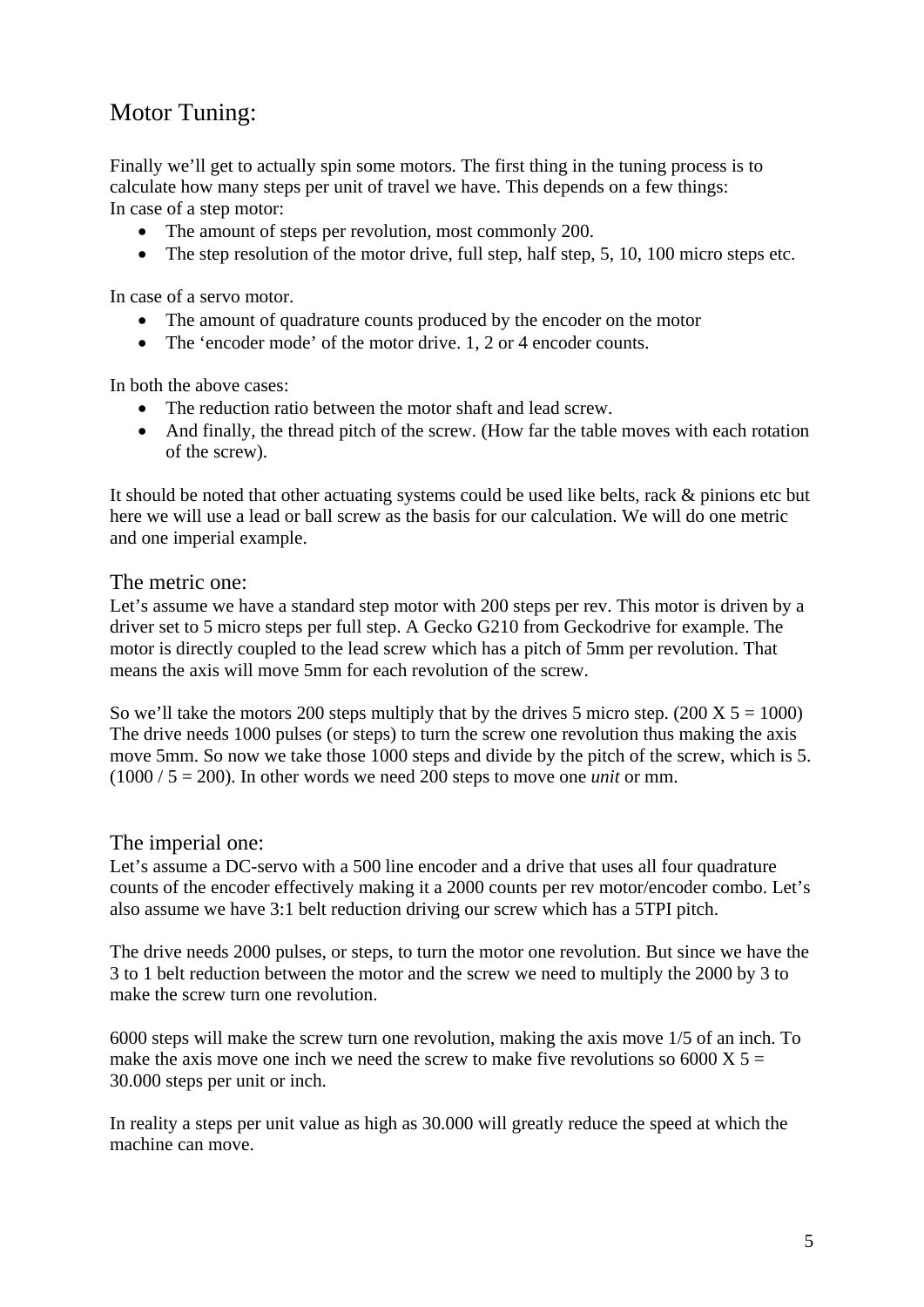So now we have determined how many steps the computer needs to send out to the drives in order to move the machine one of our selected units, be it inch or mm. Let's tell Mach3 what we've come up with. In the *Config* menu, we select *Motor Tuning* and the following dialog should present itself:



Figure 6: Motor Tuning and Setup.

The first thing to do is to enter the steps per unit we found in our calculation. We do this in the lower left corner. We'll use the metric calculations above as base for this setup so 200 steps per unit it is. Now comes the fun part. By dragging the sliders to the right and below we'll adjust the speed and the acceleration of the motor. This can of course be calculated based on motor torque, machine inertia, mass etc but is mostly done on a trial and error basis.

Start by moving the velocity slider up a bit and then press the up or down arrow key on the keyboard. The motor should now spin, if not make sure that the system is enabled and not in E-stop mode.

By adjusting the Velocity and Accel sliders try to find a speed and acceleration that feels comfortable and where the motor run smoothly without any tendency to jerk, halt, or loose steps. Then, and this is important, click *Save Axis Settings*. Now click the Y Axis button and repeat the process for that axis and then do the same for the Z axis. Don't forget to press *Save Axis Settings* before switching axis. If you don't your setting will be lost.

Please note: It's in perfect order to have a different step per unit setting as well as Velocity and Accel values for each axis. Mach3 will keep them I perfect sync either way. You may even have fractional steps per unit set for one or more axis, for example 201.3 if that is what you need.

If you can't seem to get the motors to run smoothly there are a few things to check, first the easy one: Some motor drives need to have a longer step pulse and this can be set by changing the *Step Pulse* setting. See the manual for your particular drive.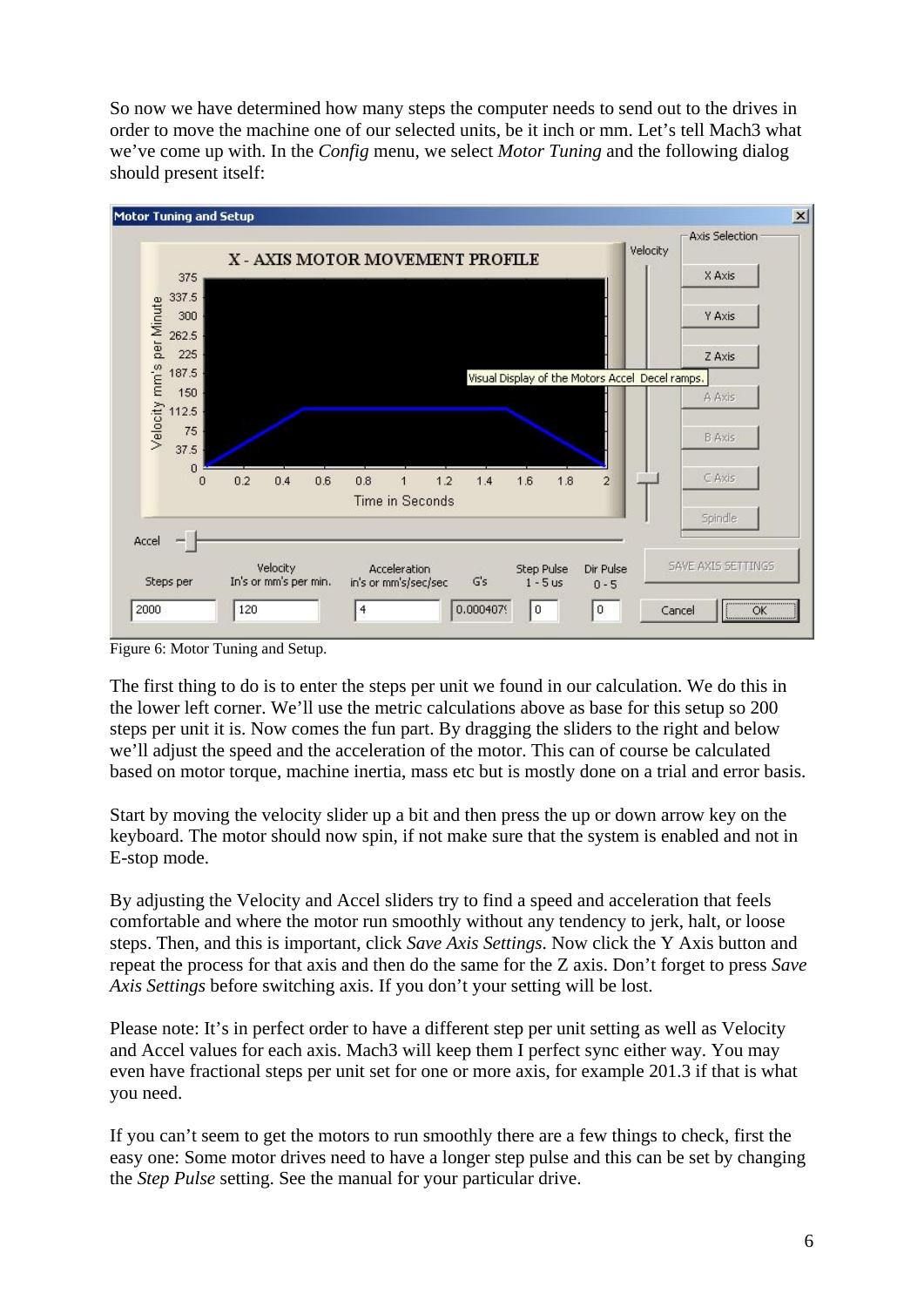The other thing to check is the voltage at parallel port pins. Most drives inputs are optically isolated and designed to accept a 5V input. Some of the newer PC motherboards, especially laptops, only outputs about 3.3V and this can be problem for some drives. To address this, the easiest way is to either fit a PCI LPT-port card in the PC or to get one of the various breakout boards available that supports boosting the voltage to 5V.

OK, to put the tuning to the test lets go to the MDI screen and make the machine do some moves. Click the MDI button or press ALT-2 and then click the MDI input or hit enter to enable it for input. Now type something like G0 X10 Y10 Z10 and press enter. The machine should move all three axis from its current position to X10 Y10 Z10. The actual values used for this test depends of the size of your machine but you'll get the idea. Try a couple of different moves back and forth to make sure the motor tuning is OK. If one or more axis stalls or looses steps the tuning needs to tweaked a bit more.



Figure 7: The MDI-screen.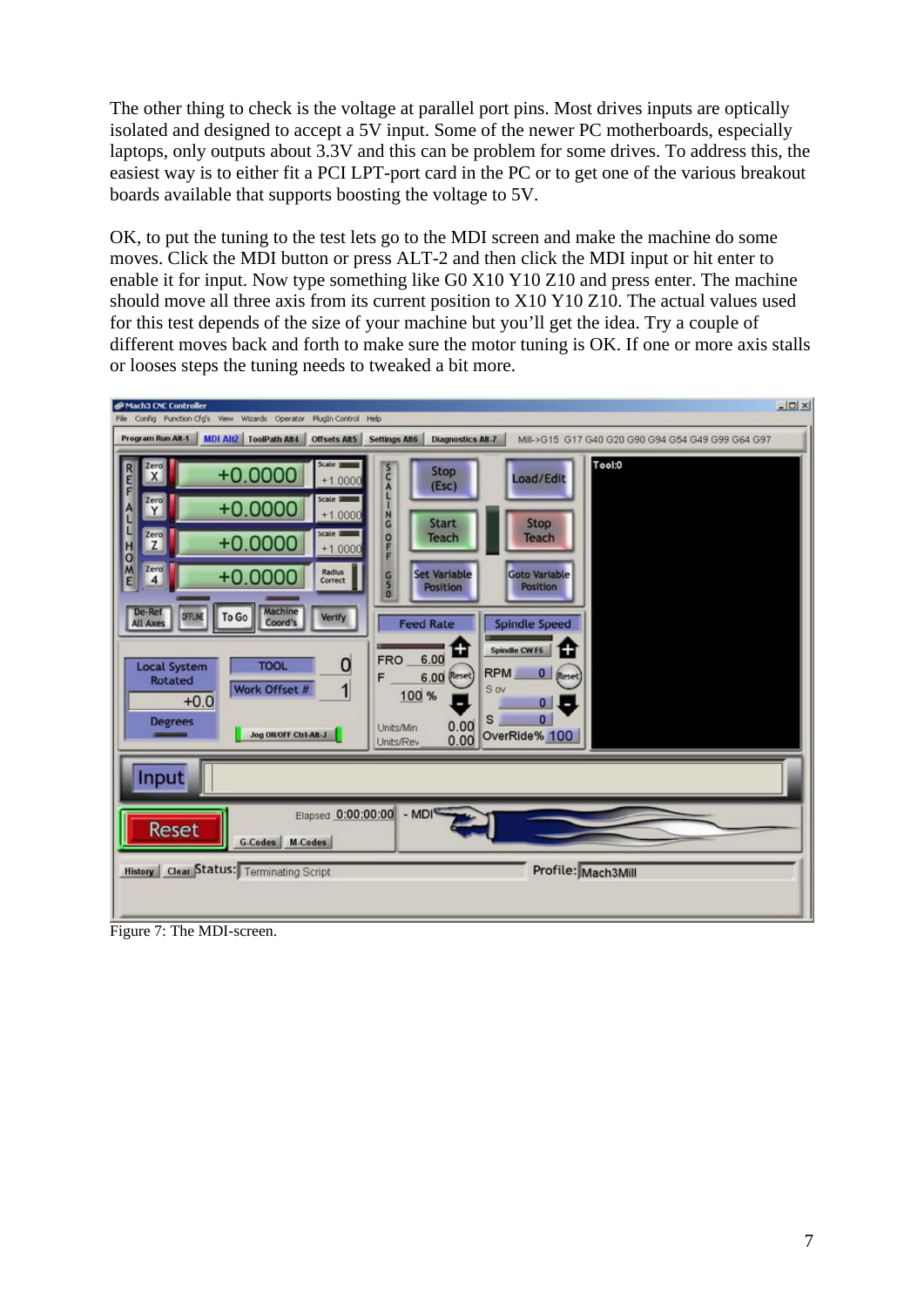# Making sure the machine and DRO's moves in harmony.

On a standard three axis milling machine the  $X$  axis moves from left to right, the  $Y$  axis moves towards and away from you and the Z moves up and down. In the following section all movement is considered to be of the actual tool – that is the tool moves to the right even though it's actually the table that moves to the left.

Go back to the Program Run screen by pressing the *Program Run* button or hitting ALT-1. Make sure the LED around the Jog ON/OFF button is green, if not press that button to enable the machine to be jogged. (The button is located in the lower middle section of the screen).

Now hit the TAB-key on the keyboard to bring out the Jog-control screen. It should come out from the right side of your screen. If you can't see all the controls just grab the grey line and drag it out as far as you wish. Now we need to tell Mach3 at what speed we want it to jog and we do that by entering a *jog rate* in the DRO labelled *Slow Jog Rate* on the jog control screen. Let's start slow with something like 10%. Click the DRO, type in the value of your choice and hit enter.



Figure 8: The Program Run screen, with jog-panel fly-out.

Now press the right arrow key on the keyboard. If all is well the X-axis DRO should count up and the tool on the machine should move in the positive direction (to the right) (table moves from right to left). If the DRO counts up but the tool moves in negative direction we need to reverse the motor direction. We do this by reversing the *Dir Low Active* setting in *Ports and Pins*, *Motor Outputs*. If the tool moves to the right but the DRO counts down we have to change the hotkey for the axis jog. This is done by selecting *System Hotkeys* in the *Config* Menu. When the X-axis is OK repeat the steps for the Y and Z axis.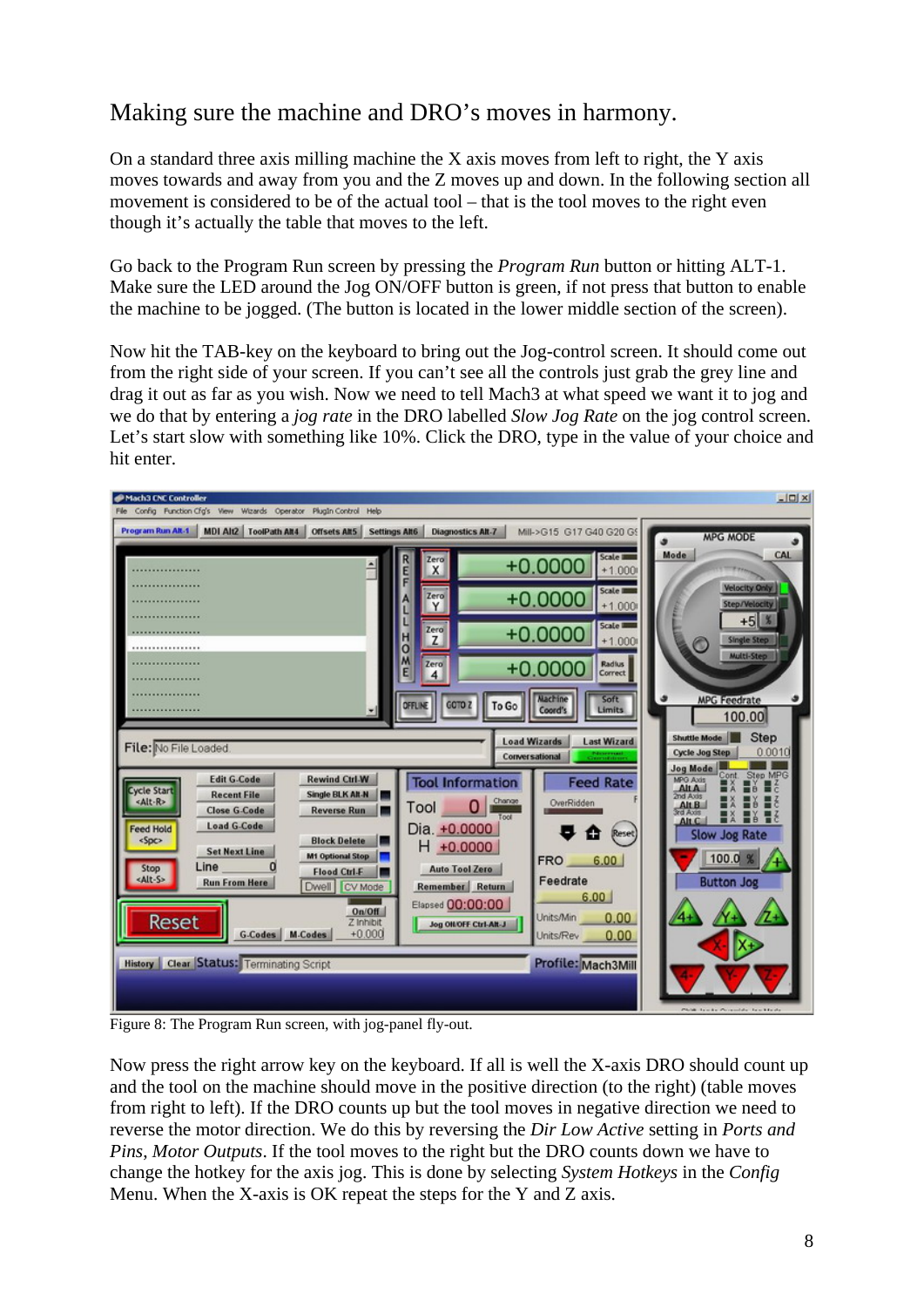The Y axis DRO should count up and tool should move away from you (table moving towards you when standing in front of the machine) when pressing the up arrow key.

The Z axis is jogged with PageUp and PageDown buttons. The DRO should count up and the tool should move up when pressing the PageUp button.

So, that was the most fundamental parts of setting up the Mach3 CNC control application. In the following sections we will go thru how to set up the charge pump, spindle, coolant, home switches and the software over travel limit.

## The charge pump function.

When booting up the computer the output pins of the parallel port may be in an unknown state. If for example we have our spindle motor wired thru a relay that is activated when there's 5V present on pin 8 of the port the spindle may start at any time while Mach3 is not in control and this is a very dangerous condition. To prevent this we can use the charge pump function in Mach3 along with a bit of hardware. We will not discuss building the hardware part here but schematics are available from ArtSofts web site. (www.machsupport.com)

To setup the charge pump function in Mach3 we, once again, open the *Ports and Pins* in the *Config* menu and then select the *Output Signals* tab.

| Signal         | Enabled | Port # | Pin Number                                                                          | Active Low |  |
|----------------|---------|--------|-------------------------------------------------------------------------------------|------------|--|
| Output #2      | U       |        | 0                                                                                   | x          |  |
| Output #3      | 83      |        | $\Omega$                                                                            | ď          |  |
| Output #4      | 87      | 1      | $\Omega$                                                                            | X          |  |
| Output #5      | U.      | 1      | $\overline{0}$                                                                      | U.         |  |
| Output #6      | a       |        | 0                                                                                   | <b>X</b>   |  |
| Charge Pump    | A       |        | 1                                                                                   | Y          |  |
| Charge Pump2   | 87      |        | $\Omega$                                                                            | ď          |  |
| Current Hi/Low | 83      |        | $\mathbf 0$                                                                         | 83         |  |
| Output #7      | ×       |        | 0                                                                                   | X          |  |
| Output #8      | æ       |        | $\mathbf{0}$                                                                        | X          |  |
| Output #9      | æ       | 1      | $\Omega$                                                                            | x          |  |
|                |         |        | Pins 2 - 9, 1, 14, 16, and 17 are output pins. No other pin numbers should be used. |            |  |
|                |         |        |                                                                                     |            |  |

Figure 9: The Output Signals.

About halfway down there's a signal called *Charge Pump*. Put a 1 in the *Port #* and the *Pin #* to which the circuit is connected, in this example pin #1. Then make sure the function is enabled (a green checkmark in the Enabled column). Check that no other output signals are enabled. Now, when ever Mach3 is running AND is not in E-stop mode there will be 12.5kHz square wave on pin 1 of the parallel port. If you want the charge pump to run all the time Mach3 is running, even in E-stop mode go to the *Config* Menu and select *General Config* and enable the *Charge Pump on in E-stop* option.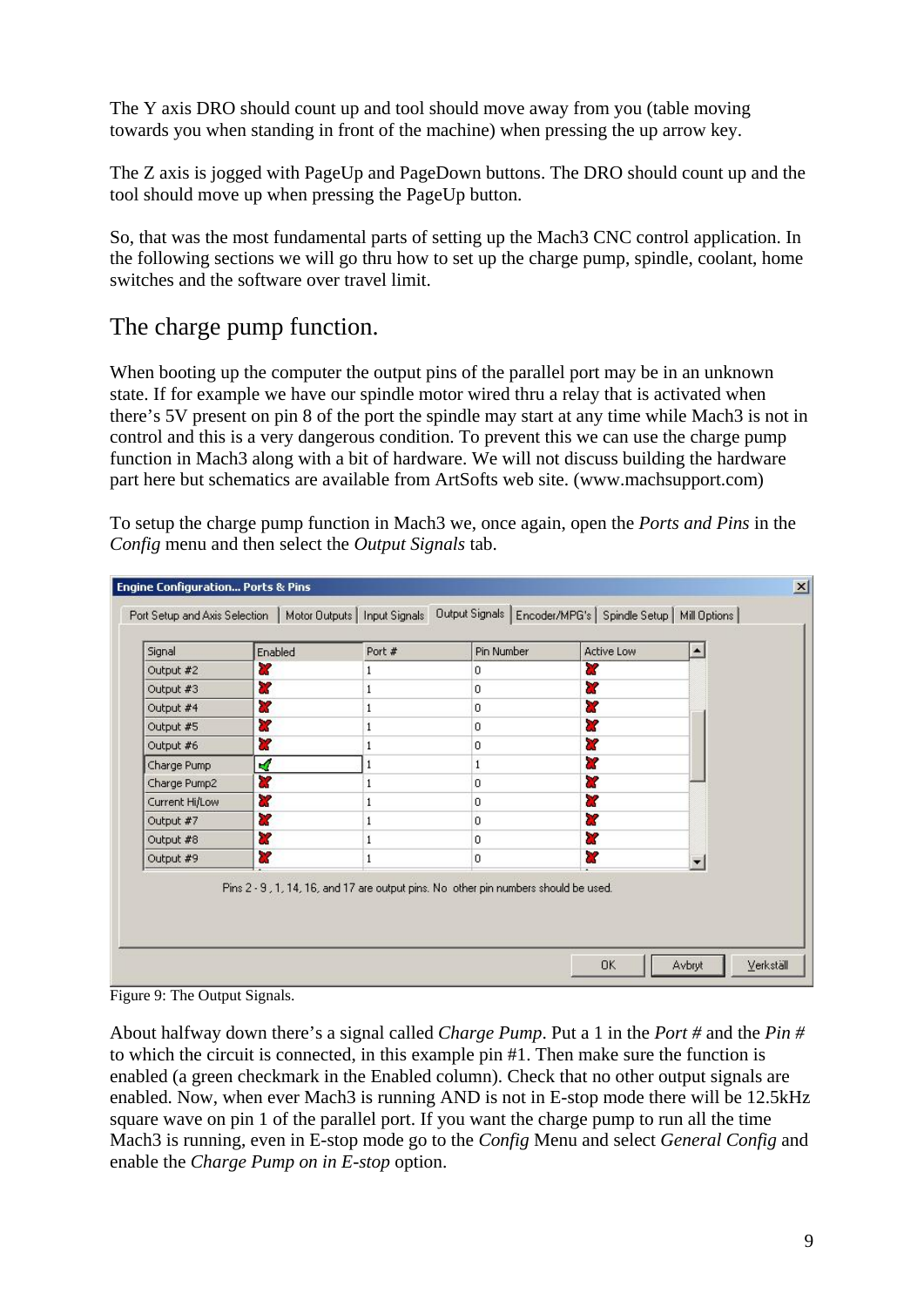# Spindle outputs.

Now that we have a way to prevent the spindle from starting when Mach3 is not in control we'll go on and setup a relay to start and stop the spindle from within Mach3. As before, we will not discuss the actual hardware interface but it is assumed it is wired thru the charge pump circuit and is activated by a logic low level on the pin of the port. There's also a lot of different ways that Mach3 can control the spindle, the simplest being plain ON/OFF control and that's what we are going to do here.

You may have noticed the spindle as one of the axis in the *Motor Outputs* tab under *Ports and pins* when we set up the X, Y and Z axis. Those settings, however, is when we want Mach3 to control the speed of the spindle by using either PWM or step and direction output and that's not what we are doing here. We are aiming for a simple ON/OFF control.

So the first thing to do is to enable an output. Let's go to *Ports and Pins* and select the *Output Signals*. In this case we are going to use Output #1 as our spindle relay output and we are mapping that output to pin 16 of the parallel port by simply putting 1 in the Port# and 16 in the Pin# number column and enabling the output. (Green checkmark in the Enabled column). Then, finally, check the active low setting, hit apply and go to the *Spindle Setup* tab.

| Port Setup and Axis Selection                                                                                                                                                                                                                                                                                                                                                                         | Motor Outputs   Input Signals   Output Signals   Encoder/MPG's Spindle Setup  <br>Mill Options                                                                                                                                                                                                                                                                                                                                                                                                                                                                     |
|-------------------------------------------------------------------------------------------------------------------------------------------------------------------------------------------------------------------------------------------------------------------------------------------------------------------------------------------------------------------------------------------------------|--------------------------------------------------------------------------------------------------------------------------------------------------------------------------------------------------------------------------------------------------------------------------------------------------------------------------------------------------------------------------------------------------------------------------------------------------------------------------------------------------------------------------------------------------------------------|
| Relay Control<br>Disable Spindle Relays<br>Clockwise [M3] Output #<br>CCW (M4)<br>Output #<br>$\mathbf{1}$<br>Output Signal #'s 1-6<br><b>Flood Mist Control</b><br>Disable Flood/Mist relays<br>⊽<br> 4<br>Output #<br>M <sub>7</sub><br>Mist<br>Flood M8<br>Output #<br>13.<br>Output Signal #'s 1-6<br>ModBus Spindle - Use Step/Dir as well-<br>$Reg$ 64<br>$\Box$ Enabled<br>Max ADC Count 16380 | Motor Control<br>Special Functions<br>Use Spindle Motor Output<br>Laser Mode, freq by Feedrate %<br>PWM Control<br>Use Spindle Feedback in Sync Modes<br>Step/Dir Motor<br>V<br><b>Torch Volts Control</b><br>Closed Loop Spindle Control<br>D<br> 0.3 <br>PWMBase Freq. 5<br>P<br> 0.25 <br>Spindle Speed Averaging<br>Œ<br>Minimum PWM<br>$\%$<br>General Parameters<br>CW Delay Spin UP<br>Seconds<br>CCW Delay Spin UP<br>Seconds<br>CW Delay Spind DOWN<br>Seconds<br>CCW Delay Spin DOWN<br>$64 - 127$<br><b>Seconds</b><br>Immediate Relay off before delay |

Figure 10: The Spindle Setup dialog.

In the top left corner, uncheck the *Disable Spindle Relays* and then enter a 1 in both the *Clockwise* and *CCW* boxes. Remember that we mapped Output #1 to pin 16 where we have our relay connected. This tells Mach3 that whenever we want to run the spindle, clockwise or counter clockwise it activates Output #1. It is assumed in this tutorial that the actual reversing of the spindle, if at all possible, is done either mechanically or electrically on the machine itself and is not controlled by Mach3. You could of course enable a second output and use that to run the spindle in the counter clockwise direction if you want.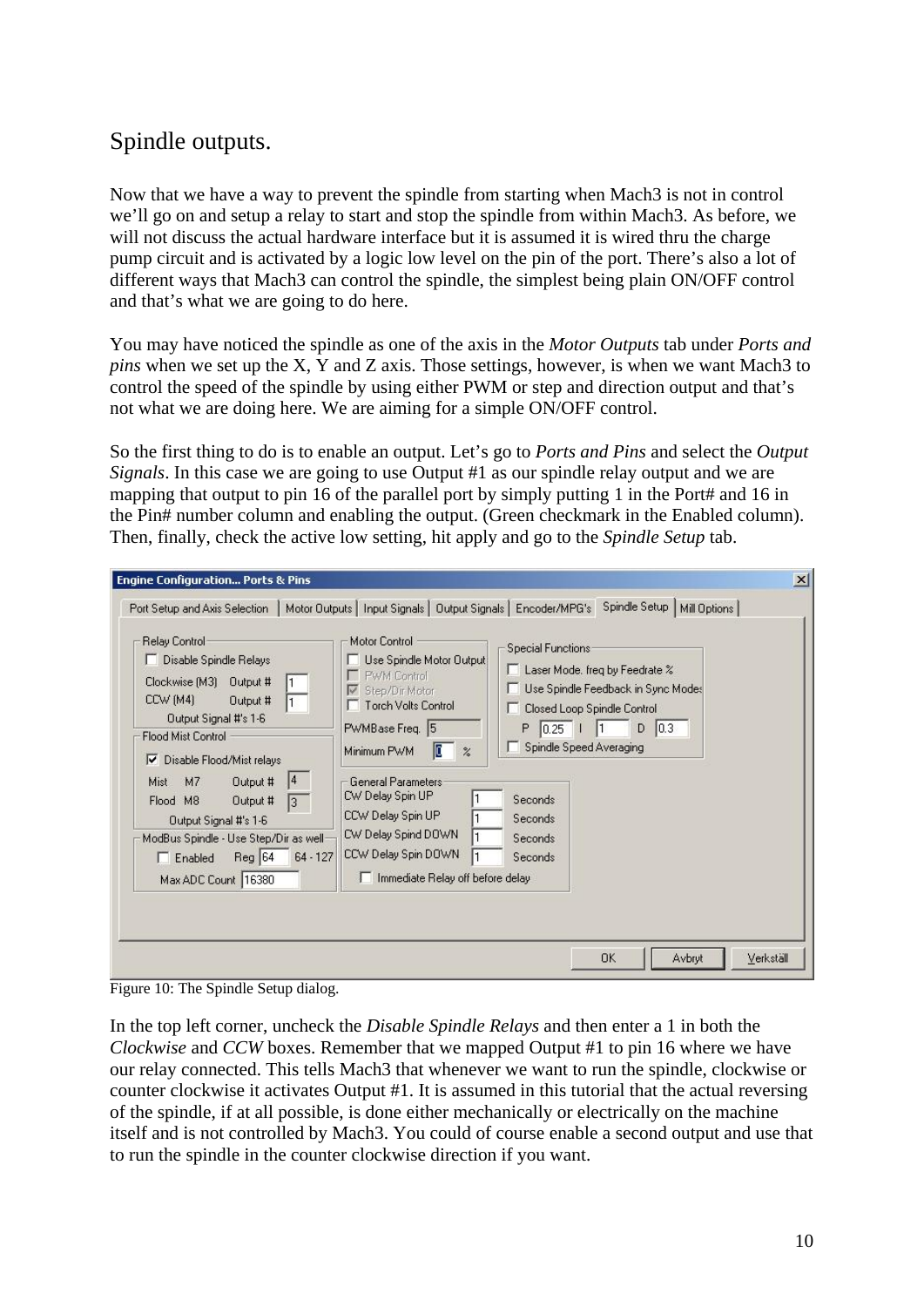If you have a high speed spindle or one that for other reasons takes time to come up to speed when turned on or down in speed when it's turned off this can be set under *General Parameters*. Enter the time it takes for the spindle to reach the maximum speed. This will prevent Mach3 to start running a program until the spindle is up to speed. Click OK to save the settings.

Now go to the *Diagnostics Screen* in Mach3 and make sure that the control is out of E-Stop mode then click the *Spindle Toggle* button. If Mach3 is setup correctly you should see the red led next to Output #1 flashing and if your hardware is correct the spindle should start. Pressing the button again will make the spindle stop. Yeah, we have spindle control !

## Coolant.

The control of the coolant is done in the same way as the spindle so we'll only go thru this briefly. Again, the hardware is assumed to be connected thru the charge pump and to be activated by a logic low level on the port pin. We will only use flood coolant and it will be controlled by Output #2 thru pin 17 on the parallel port.

First enable Output #2, set the Port# to 1 and the pin# to 17, the output should be active low. Then go the *Spindle Setup* tab again en make sure the *Disable Coolant Relays* is not checked and set the outputs for both *Mist* and *Flood* to #2.

Check your setting by pressing the *Flood Toggle* button on the *Diagnostics* screen. The led next to Output #2 should start to flash and the relay should activate.

## Home switches.

As you probably have noticed Mach3 is very flexible in its use of inputs and outputs. It is possible to combine home and limit switches in many different ways but in this section of the tutorial we will go thru how to set up one home switch for each axis, wired in series. As usual we will not discuss the hardware and actual interface but it is assumed that the home switches are normally closed, wired in series between ground and pin 10 on the parallel port.

To set up the home switches we need to enable the home inputs. In the *Config* menu select *Ports and Pins* and go to the *Input Signals* tab. Enable the inputs *X Home*, *Y Home* and *Z Home* and set the port # to 1 and pin # to 10 and check the *Active Low* setting on all three.

Here you can see the power of Mach3's I/O capabilities. Even though we have three axis we wire them in series and connect them to one input. When Mach3 homes the machine it will do it one axis at the time and when the switch is hit it reverses the direction of the motor until the switched is cleared and then it does the next axis. It is even possible to use same switch as limit switch – Mach3 will know that the switch is a home switch when homing and from there on it's considered to be a limit switch.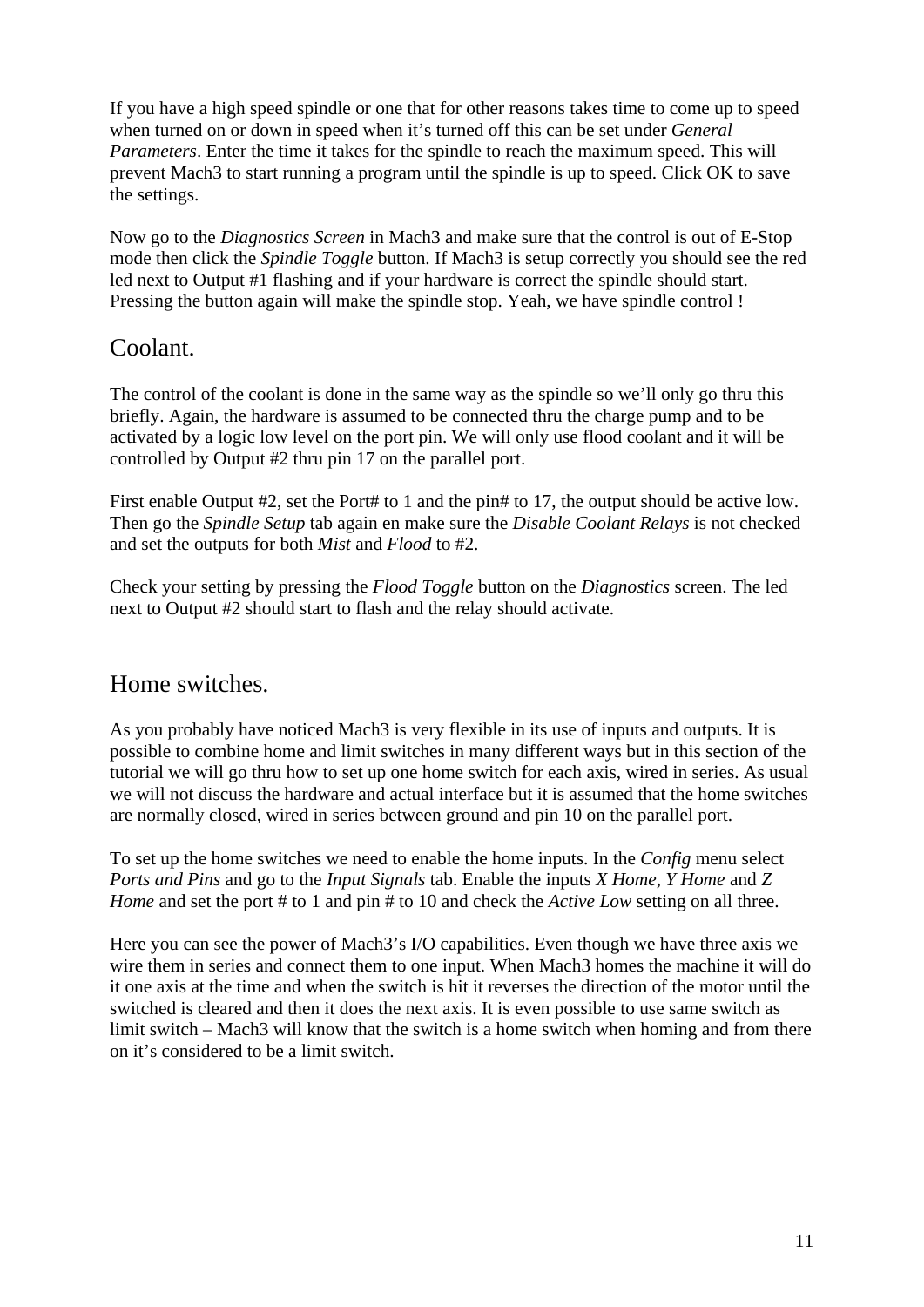| Signal      | Enabled                 | Port # | Pin Number                                                                         | <b>Active Low</b> | Emulated | HotKey                    |  |
|-------------|-------------------------|--------|------------------------------------------------------------------------------------|-------------------|----------|---------------------------|--|
| $X++$       | 87                      |        | 0                                                                                  | ď                 | ×        | 0                         |  |
| $X -$       | ×                       |        | $\Omega$                                                                           | 87                | æ        | 0                         |  |
| X Home      | ∢                       | 1      | 10                                                                                 | ×,                | x        | $\overline{0}$            |  |
| $Y++$       | æ                       | 1      | $\mathbf{0}$                                                                       | æ                 | ×        | 0                         |  |
| $Y - 1$     | $\overline{\mathbf{x}}$ | 1      | $\circ$                                                                            | ď                 | 27       | 0                         |  |
| Y Home      | ×,                      |        | 10                                                                                 | ×,                | ×        | 0                         |  |
| $Z + +$     | æ                       |        | $\mathbf{0}$                                                                       | Z                 | X        | $\mathbf{0}$              |  |
| $Z -$       | <b>a</b>                | 1      | 0                                                                                  | æ                 | ×        | 0                         |  |
| Z Home      | ø                       |        | 10                                                                                 | ×,                | ×        | 0                         |  |
| $A + +$     | ×                       | 1      | $\circ$                                                                            | 87                | æ        | 0                         |  |
| $\Delta$ -- | <b>SP</b>               |        | $\Omega$                                                                           | 52                | X2       | n.                        |  |
|             |                         |        | Pins 10-13 and 15 are inputs. Only these 5 pin numbers may be used on this screen. |                   |          | Automated Setup of Inputs |  |

Figure 11: Setting up the home switches.

To test the settings and hardware go to the *Diagnostics* screen and observe the LED's next to M1 Home, M2 Home and M3 Home while pushing either one of the switches. The LED's (all three of them) should light up when pressing any one of the three switches.

## Homing parameters.

Now it's time to tell Mach3 where we have the home switches mounted. The most common location for the X- and Y-axis is probably at the most negative position of travel. The Z-axis is commonly homed to its most positive position of travel. Please note, though that this position is still called machine zero for the Z-axis thus making all moves in the negative direction. This is how we will set it up here.

To setup the homing we need to select *Home/Limits* in the *Config* menu. When we do that we will see the dialog in figure 11.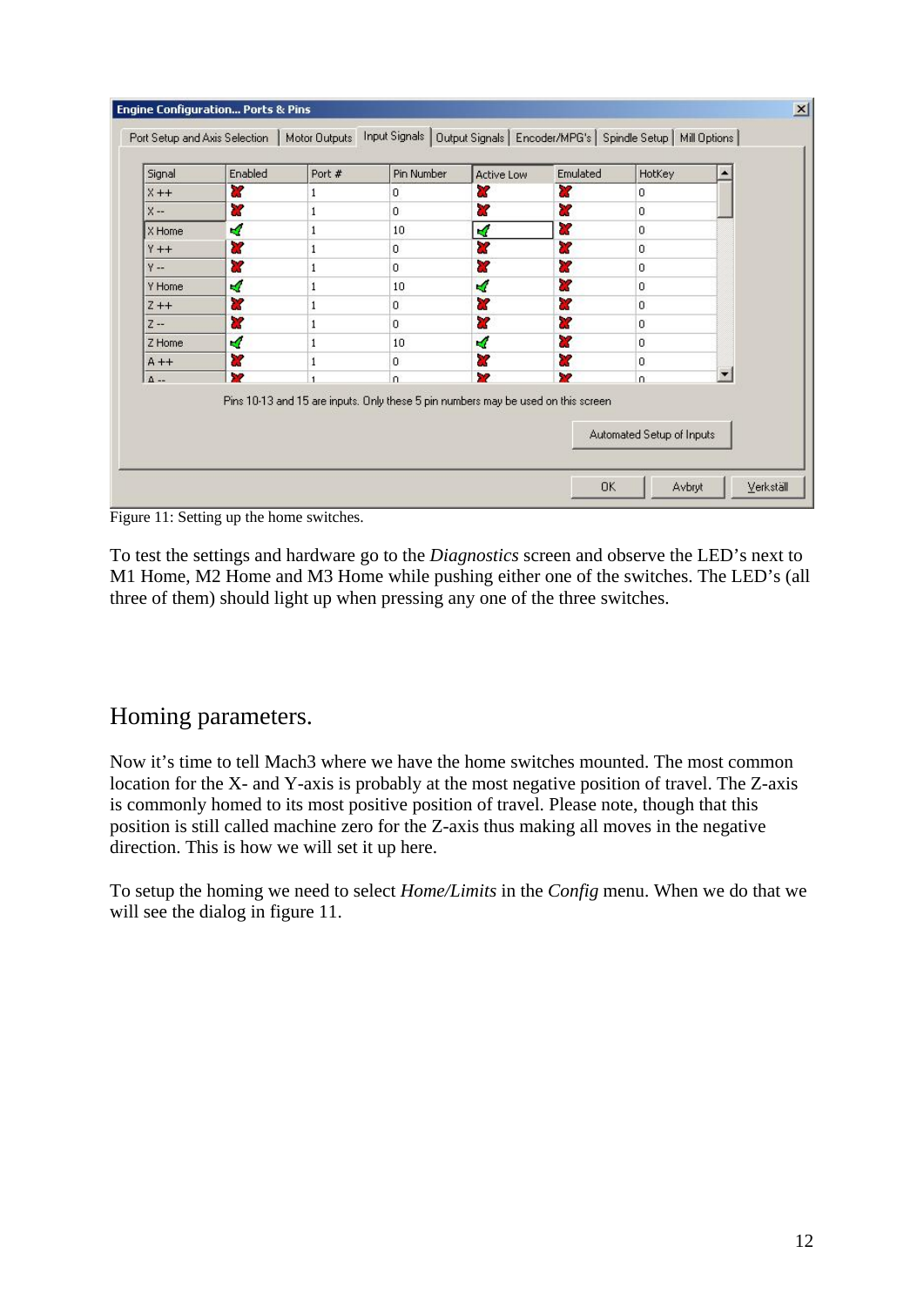| Axis                    | Reversed                | Soft Max    | Soft Min     | Slow Zone | Home Off. | Home Neg | Auto Zero | Speed %         |
|-------------------------|-------------------------|-------------|--------------|-----------|-----------|----------|-----------|-----------------|
| $\overline{\mathsf{x}}$ | X                       | 300         | $\mathbf{0}$ | 3         | 0.0000    | 4        | ×,        | 20 <sub>2</sub> |
| Y                       | $\overline{\mathbf{x}}$ | 100.00      | $\sigma$     | 3         | 0.0000    | ×,       | ø         | 20              |
| Z                       | a,                      | $\mathbf 0$ | $-100.00$    | 3         | 0.0000    | X        | 4         | 20 <sub>1</sub> |
| A                       | X                       | 100.00      | $-100.00$    | 1.00      | 0.0000    | X        | ×,        | 20              |
| B                       | X                       | 100.00      | $-100.00$    | 1.00      | 0.0000    | 87       | ×,        | 20              |
| $\subset$               | a.                      | 100.00      | $-100,00$    | 1.00      | 0.0000    | $\alpha$ | ×,        | 20              |

Figure 12: The Home and Software limits dialog.

Since we want to home the X- and Y-axis in the negative direction we enable the *Home Neg* option for X and Y and leave Z unchecked. If we enable the *Auto Zero* option the Machine coordinates will automatically be set to zero when the axis is homed. Since we have our switches at the extreme ends of our travel we want to have this enabled. If the switch is placed at any other position than at the extreme end the distance can be entered in the *Home Off* column. This tells Mach3 to set the Machine Coordinate for the axis to this value instead of zero – good thing to have. The *Speed %* setting is at what percentage of the motors full speed the axis is homed and may or may not need adjustment depending on your particular machine. Generally, the slower it goes the more accurate it gets. You may need to experiment a bit.

## Homing the machine.

With the home switches wired and tested it's time to home the machine. With the control out of E-Stop mode, go to the *Program Run* screen and with one hand on the E-stop button press the *Ref All – Home* button. The machine will now start to move Z up until it hits the switch then it will reverse the axis until it clears it. Then it does the same with the Y-axis and finally with the X-axis. When each axis is homed the DRO's should read 0.00 or whatever value you put in as the *Home Off* value. If any axis starts to move in the wrong direction press the E-Stop button and go to the *Home/Limits* setup and change the *Home Neg* setting.

## Software limits.

Mach3 has the capability to prevent you from damaging your machine by constantly monitoring its position. If you or a G-code program tries to move it outside its working envelope it won't go there but instead present you with an error message. To set this up we go back to *Home/Limits* dialog in figure 12.

As we have our home switches located at extreme ends of travel in the negative direction for the X- and Y-axis we need to set the *Soft Min* value to 0. Doing so will prevent the machine from going beyond 0 in the negative direction. In the Soft Max we put whatever amount of travel we have available. In this case it's 300mm in X and 100mm in Y. Since we home Z in the positive direction but still call the home position 0 we need to put 0 as the *Soft Max* value.